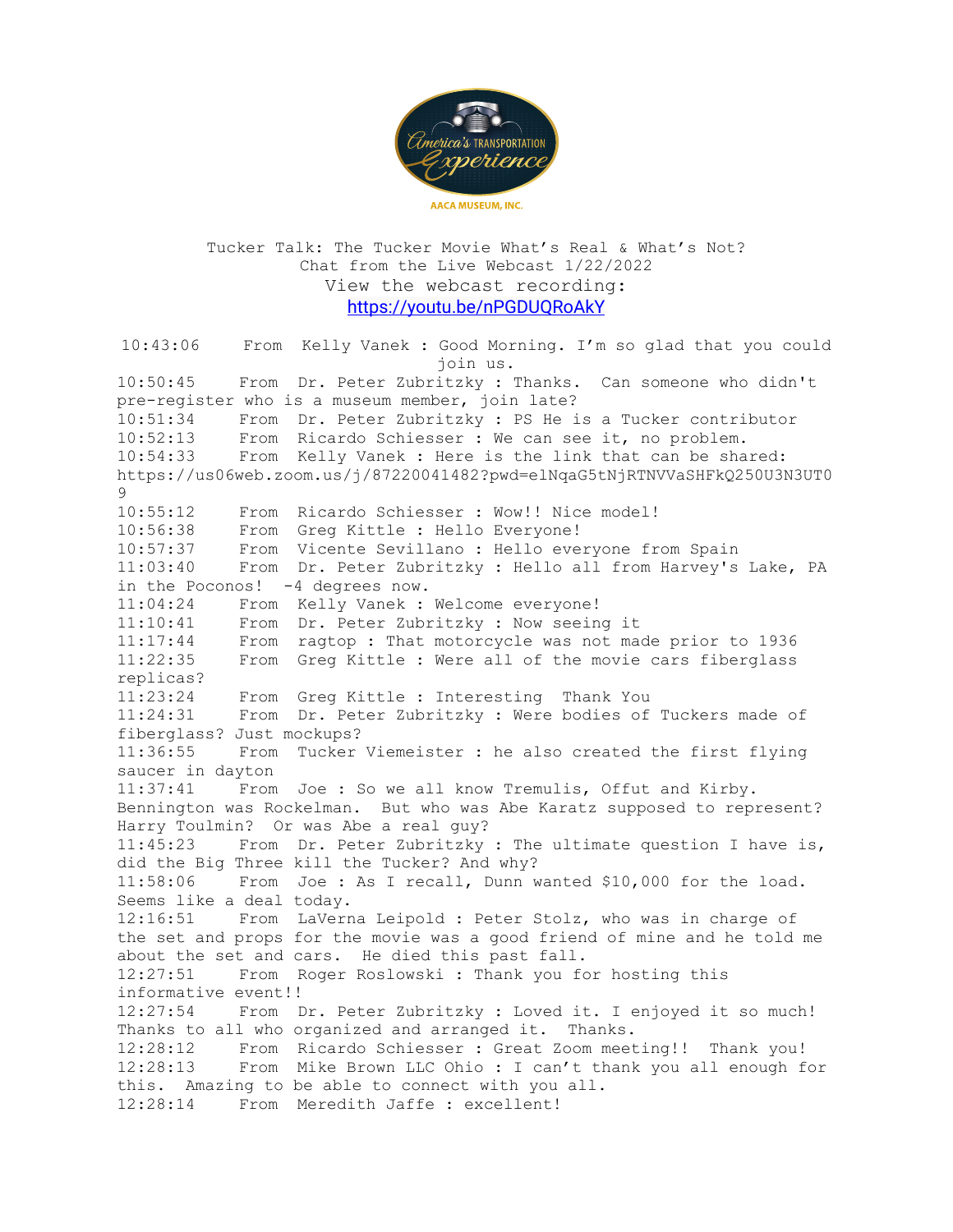12:28:15 From Vicente Sevillano : Congratulations for this Zoom meeting about Preston Tucker. It has been a pleasure for me to watch it. Excellent presentation and lovely photos. Thanks again to AACA Museum to give me the opportunity to assist from Spain. Best regards. 12:28:21 From Greg Kittle : Thank You for doing this. I am an art teacher and want to share my love of the Tucker car and educate my students about his legacy. He is one of my personal American heroes and a true legend. Thank you! 12:28:25 From Tucker Viemeister : this was great!! 12:28:48 From kirby : Thank you to everyone who participated especially to Larry Clark. 12:28:51 From ragtop : I was able to visit the Dave Cammack collection and have him give a personal tour of everything for about 1/2 day. 12:28:53 From Tony Mazzola : thanks for mentioning Budd Steinhilber Read and Lippincott Team. 12:28:54 From Kirby Slear : Was there any relationship between Texaco and Tucker? 12:28:59 From Ricardo Schiesser : Plan to do another one, we loved it! 12:29:02 From Stuart.Blair : Thank you, this was enjoyable. 12:29:03 From Howard : enjoyed this. Thank you! 12:30:24 From john golias : I heard the tuckers had a overheating problem with the rear engine, any truth to that 12:30:26 From Dr. Peter Zubritzky : Did the Big Three Kill the Tucker? and Why? 12:30:37 From Meredith Jaffe : Other than press kits, Brooklin models, and the pewter model, are there other movie memorabilia? 12:30:40 From Edmonson : Excellent and thank you 12:32:33 From kirby : Sen Furguson worked to have the SEC investigate the Tucker car 12:33:29 From kirby : The FBI was investigating Tucker and communicating to DOJ 12:34:03 From kirby : J. Edgar Hoover was part of the investigation of Tucker 12:35:22 From Ricardo Schiesser : I would love to hear the story of what Preston Tucker did AFTER the Torpedo. I know that he tried to build cars in Brazil (the Tucker CARIOCA) but then he got sick. Is this something you would have interest in presenting? 12:35:32 From Greg Kittle : Could there have been any legal recourse such as defamation of character that Preston Tucker could have taken against the SEC after his not guilty verdict? 12:35:52 From Greg Kittle : I have also heard of and seen a concept of a Tucker Talisman car 12:36:44 From AACA Museum Inc. : Great comments folks, thank you! If any questions were not addressed or answered, please direct them to us here at the AACA Museum or the Tucker Club of America. Your emails about interest on the subject will be answered. 12:37:21 From Greg Kittle : Very interesting. Thank You. I have always wondered about that.I didn't know how that worked in a legal sense. 12:37:22 From AACA Museum Inc. : Today' Tucker Talk and the comments will all be available soon on the AACAMuseum.org website and out YouTube Channel. 12:37:41 From Joe Gagliardi : Outstanding presentation! Thank you for sharing. 12:38:20 From kirby : Dad worked to have the law changed to that the prosection was required to give all evidence and information to those who